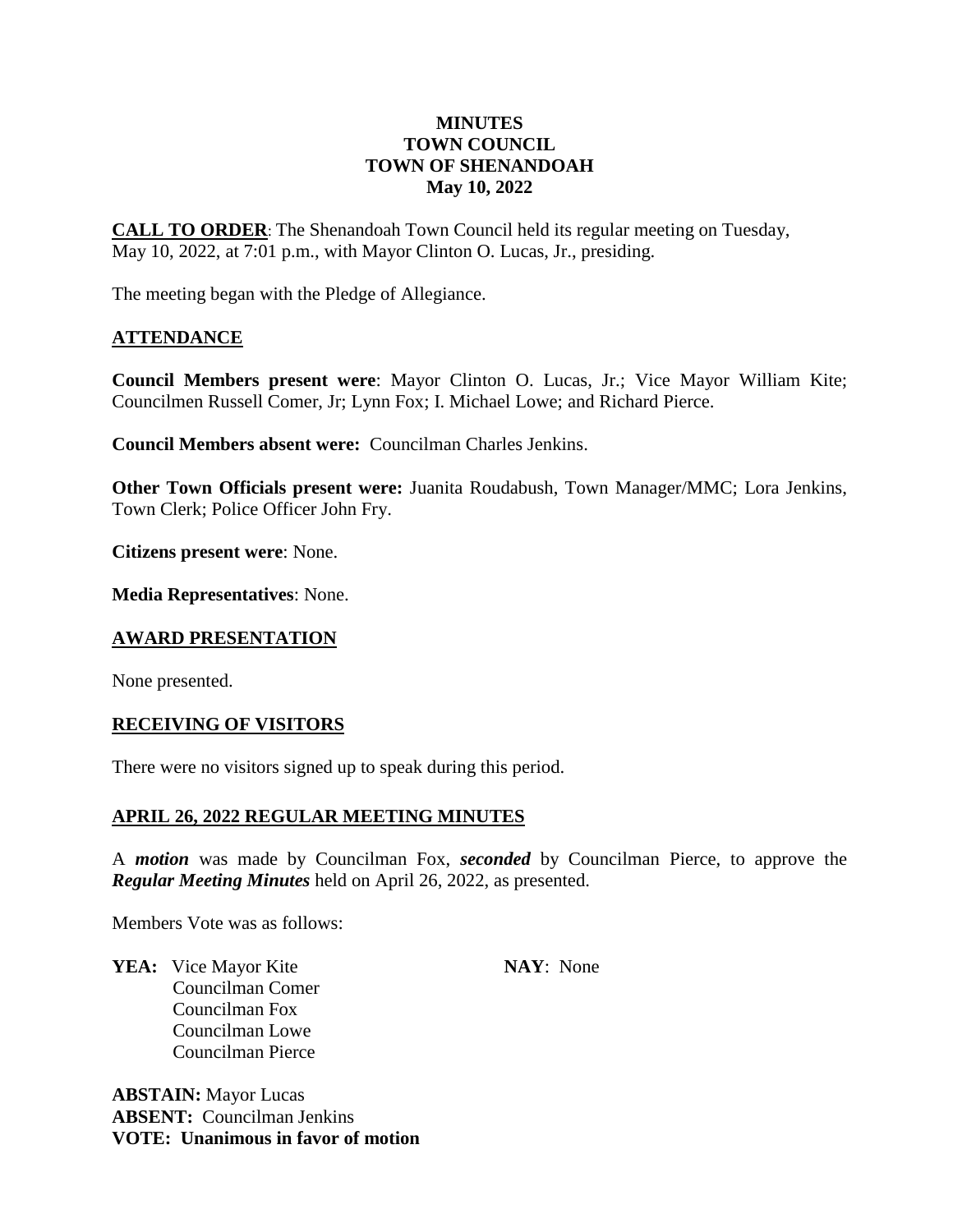### **APPROVAL OF BILLS**

There being no questions, a *motion* was made by Councilman Comer, *seconded* by Vice Mayor Kite, to approve the bills, dated **May 10, 2022**, in the **Combined Accounts Disbursement Warrants #40067 - #40123** in the amount of **\$156,459.74.**

Members Roll Call Vote was as follows:

**YEA:** Vice Mayor Kite **NAY**: None Councilman Comer Councilman Fox Councilman Lowe Councilman Pierce

**ABSTAIN:** Mayor Lucas **ABSENT:** Councilman Jenkins **VOTE: Unanimous in favor of motion**

## **TREASURER'S REPORT**

There being no questions, a *motion* was made by Councilman Comer, *seconded* by Councilman Fox, to approve the May 5, 2022 Treasurer's report, submitted by Treasurer Cindy Breeden, in the amount of \$2,395,639.88, as presented.

Members Vote was as follows:

**YEA:** Vice Mayor Kite **NAY**: None Councilman Comer Councilman Fox Councilman Lowe Councilman Pierce

**ABSTAIN:** Mayor Lucas **ABSENT:** Councilman Jenkins **VOTE: Unanimous in favor of motion**

#### **CORRESPONDENCE**

**#1** – Mayor and Council received a progress report from Joyce Fluharty, the Museum Curator and Center Administrator for The Railroad Museum/Welcome Center (507 First Street, Shenandoah, VA 22849). Mrs. Fluharty states it will be six weeks to properly document all artifacts, and a donor reception is planned for June 11, 2022. If anyone would like to donate or loan items for the Museum, please see Mrs. Fluharty at 507 First Street, Monday through Thursday 9:00 a.m. to 6:00 p.m. Closed daily for lunch from 12:00 p.m. to 1:00 p.m.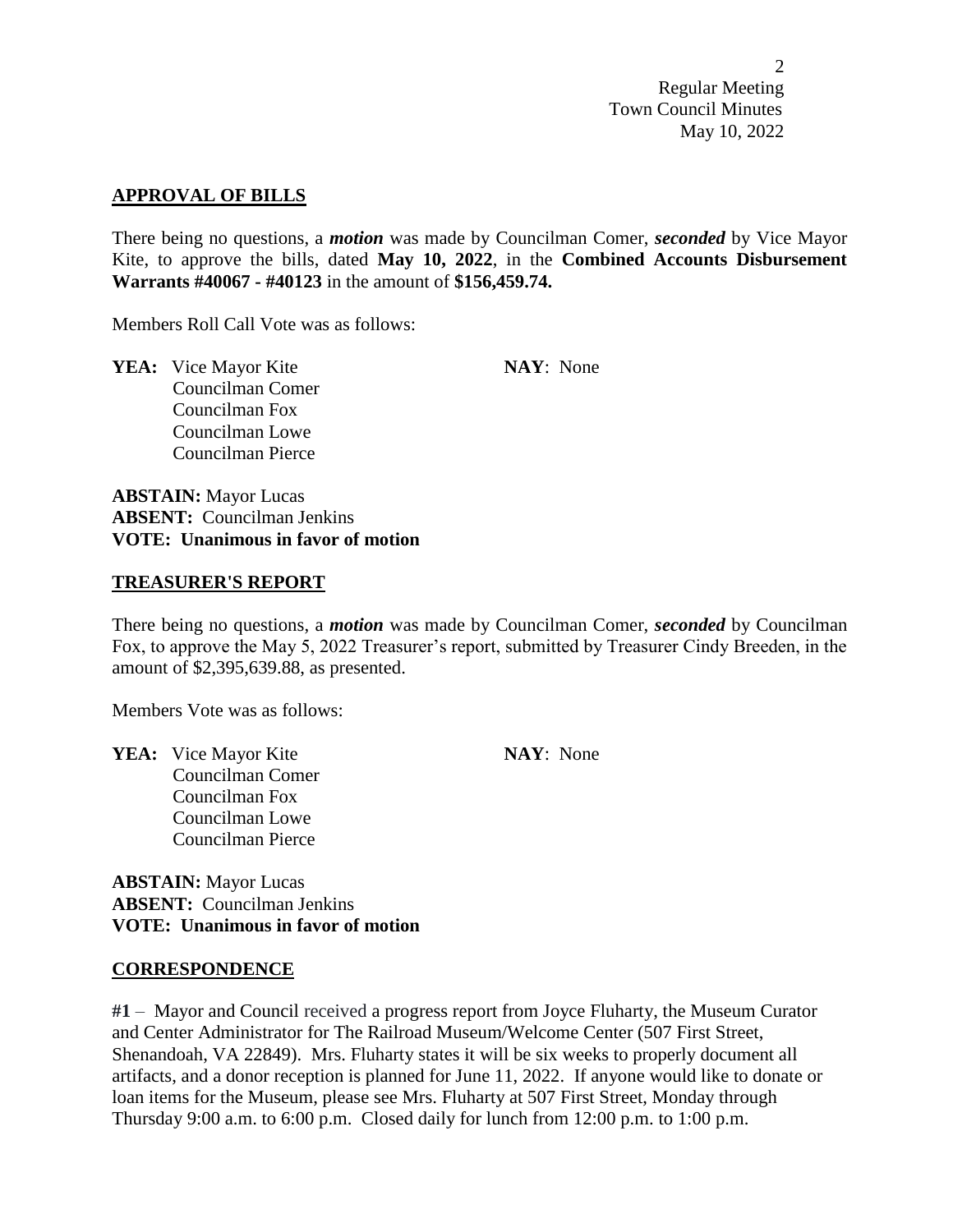**#2 –** Mayor Lucas and Council received an estimate of playground surface for WigWam Village Playground in the amount of \$1,929.00 from JK Enterprise Landscape Supply, LLC.

Mayor Lucas asked if this was a required surface?

Town Manager Roudabush stated it was a required surface and is ADA compliant.

Councilman Pierce stated he sees lots of people using the WigWam Playground and it looks nice.

There being no other questions, a *motion* was made by Councilman Pierce, *seconded* by Councilman Lowe, to approve the purchase of playground surface for WigWam Village Playground in the amount of \$1,929.00 from JK Enterprise Landscape Supply, LLC**.** Funds will be taken from the Parks & Rec Maintenance budgeted line item.

Members Roll Call Vote was as follows:

**YEA:** Vice Mayor Kite **NAY**: None Councilman Comer Councilman Fox Councilman Lowe Councilman Pierce

**ABSTAIN:** Mayor Lucas **ABSENT:** Councilman Jenkins **VOTE: Unanimous in favor of motion**

**#3 –** Mayor Lucas read the Proclamation for National Police Week 2022 as follows:

# **Proclamation for National Police Week 2022**

To recognize National Police Week 2021 and to honor the service and sacrifice of those law enforcement officers killed in the line of duty while protecting our communities and safeguarding our democracy.

**WHEREAS**, there are approximately 800,000 law enforcement officers serving in communities across the United States, including the dedicated members of the Town of Shenandoah Police Department; and

**WHEREAS**, nearly 60,000 assaults against law enforcement officers are reported each year, resulting in approximately 16,000 injuries; and

**WHEREAS**, since the first recorded death in 1786, more than 23,000 law enforcement officers in the United States have made the ultimate sacrifice and been killed in the line of duty; and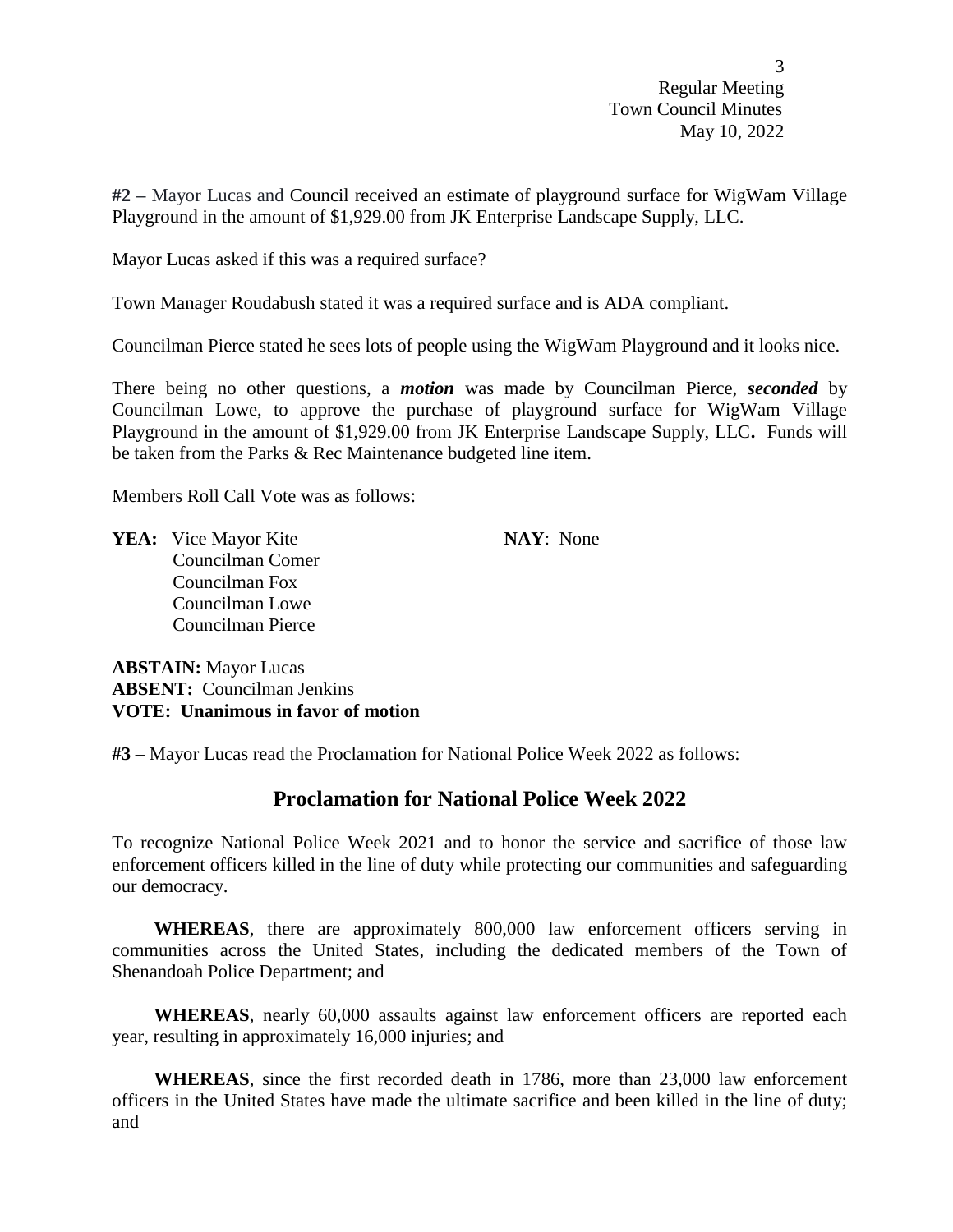**WHEREAS**, the names of these dedicated public servants are engraved on the walls of the National Law Enforcement Officers Memorial in Washington, D.C.; and

**WHEREAS**, new names of fallen heroes are being added to the National Law Enforcement Officers Memorial this spring, including officers killed in 2022 and the officers killed in previous years; and

**WHEREAS**, the service and sacrifice of all officers killed in the line of duty will be honored during the National Law Enforcement Officers Memorial Fund's 34<sup>th</sup> Annual Candlelight Vigil, on the evening of May 13, 2022; and

**WHEREAS,** the Candlelight Vigil is part of National Police Week, which takes place this year on May 15-21, 2022; and

**WHEREAS**, May 15 is designated as Peace Officers Memorial Day, in honor of all fallen officers and their families and U.S. flags should be flown at half-staff; and

**THEREFORE, BE IT RESOLVED** that the Shenandoah Mayor and Town Council formally designates May 15-21, 2022, as Police Week in Shenandoah Virginia, and publicly salutes the service of law enforcement officers in our community and in communities across the nation.

A *motion* was made by Vice Mayor Kite, *seconded* by Councilman Comer, to adopt the Proclamation for National Police Week 2022, as presented.

Members Vote was as follows:

**YEA:** Vice Mayor Kite **NAY**: None Councilman Comer Councilman Fox Councilman Lowe Councilman Pierce

**ABSTAIN**: Mayor Lucas **ABSENT**: Councilmen Jenkins **VOTE: Unanimous in favor of motion**

**#4 –** Mayor Lucas read the Proclamation for Kids to Park Day 2022 as follows:

# **Proclamation Proclaiming May 21, 2022, as Kids to Parks Day in the city of Shenandoah**

**WHEREAS**, May 21, 2022, is the twelfth Kids to Parks Day organized and launched by the National Park Trust held annually on the third Saturday of May; and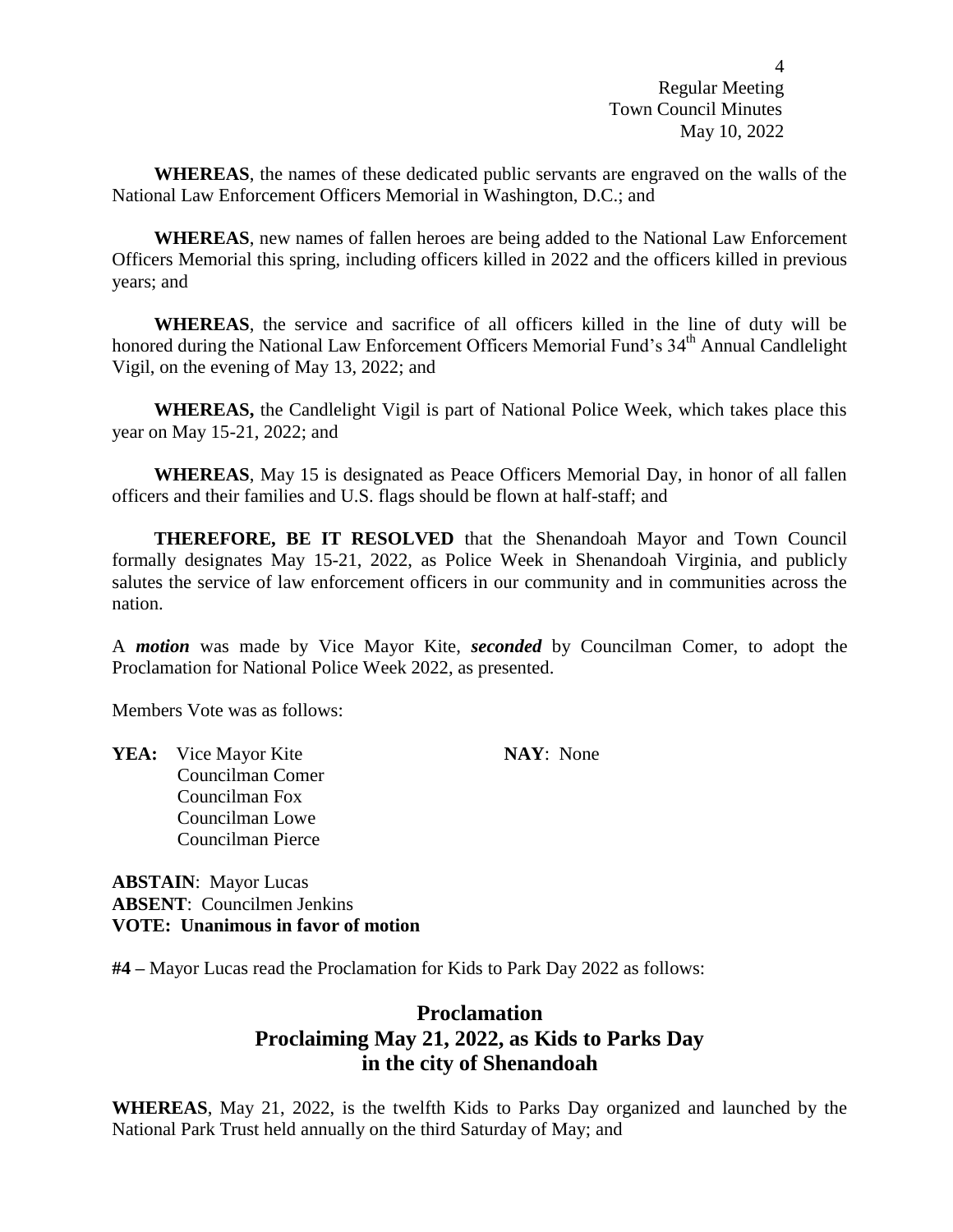$\overline{5}$ Regular Meeting Town Council Minutes May 10, 2022

**WHEREAS**, Kids to Parks Day empowers kids and encourages families to get outdoors and visit America's parks, public lands and waters; and

**WHEREAS**, we should encourage children to lead a more active lifestyle to combat issues of childhood obesity, diabetes, hypertension and hypercholesterolemia; and

**WHEREAS**, Kids to Parks Day will broaden children's appreciation for nature and outdoors; and

**WHEREAS**, Kids to Parks Day will recognize the importance of recreating responsibly while enjoying the benefits of the outdoors; and

**NOW THEREFORE**, I, Mayor Clinton O. Lucas, Jr. do hereby proclaim May 21, 2022, as Kids to Parks Day.

There being no questions, a *motion* was made by Councilman Lowe, *seconded* by Councilman Pierce, to adopt the Proclamation for Kids to Park Day 2022, as presented.

Members Vote was as follows:

**YEA:** Vice Mayor Kite **NAY**: None Councilman Comer Councilman Fox Councilman Lowe Councilman Pierce

**ABSTAIN:** Mayor Lucas **ABSENT:** Councilman Jenkins **VOTE: Unanimous in favor of motion**

**#5 –** Mayor Lucas and Council received the April 2022 Vehicle Gas Logs for review.

**#6 –** Mayor Lucas and Council received the April 2022 Shenandoah Police Department Activity Log for review.

**#7 –** Mayor Lucas and Council received the April 2022 Shenandoah Police Department Vehicle Gas Log for review.

**#8 –** Mayor Lucas and Council received the Town's April 2022 website statistics for review.

**#9 –** Mayor Lucas and Council received a flyer about the Shenandoah Community Garden Workday on May 14<sup>th</sup> starting at 9:00 a.m. at 505 Williams Avenue, Shenandoah, VA 22849 (near Valley Health). Volunteers are needed to help plant vegetables in the raised beds. Please bring gardening gloves and a garden trowel. The Community Garden is sponsored by Page Alliance for Community Action (PACA). For more information, call Megan Gordon (540) 742 9386 or e-mail [pageallianceforcommunityaction@gmail.com.](mailto:pageallianceforcommunityaction@gmail.com)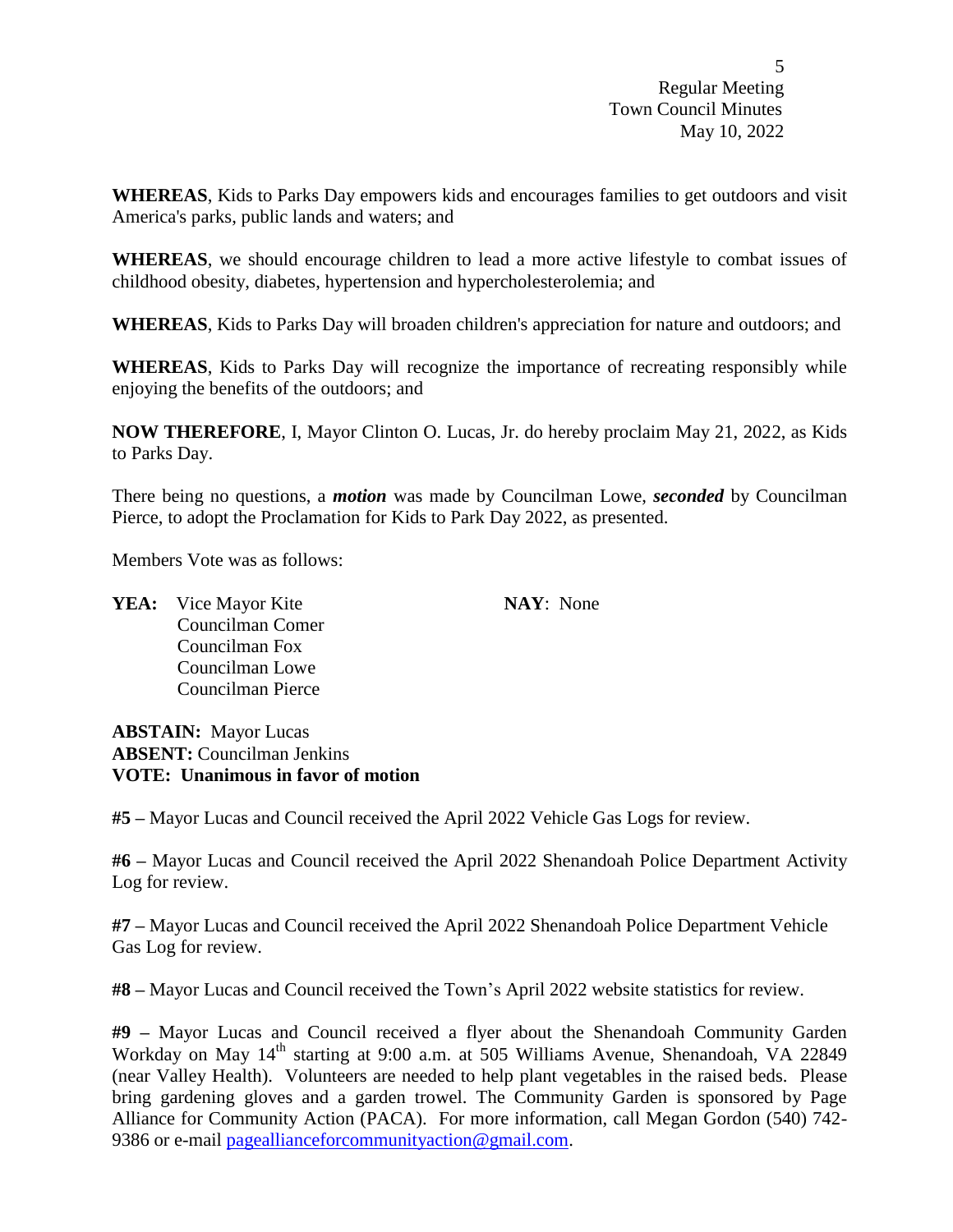Councilman Lowe stated he drove by the garden and was impressed with it.

**#10 –** Mayor Lucas and Council received a flyer for the Back the Blue Motorcycle Appreciation Ride. The ride will be conducted throughout the Shenandoah Valley to show support for local police officers on May 14<sup>th</sup>. Registration begins at 9:45 a.m. at Blue Ridge Powersports in Harrisonburg, with kickstands up at 11:00 a.m. For additional information call Cathy Breeden (540) 421-3330.

**#11 –** Mayor Lucas and Council received a flyer about the Free Clinic which will be held July 9- 10 at Luray High School (243 Bulldog Drive, Luray, VA 22835) sponsored by Remote Area Medical (RAM) and the Page Free Clinic. Free dental, vision, and medical care will be provided. Additional licensed dental, vision, and medical professionals are still needed. For more information visit ramusa.org or call (865) 579-1530. You can also email RAM's Volunteer Manager Mary Brown at marybrown@ramusa.org.

**#12 –** Mayor Lucas and Council received a memo from Personnel Chairman Richard Pierce asking for the Council to authorize the hiring of Amos Thomas as a part-time Museum worker at \$13.00 an hour effective June 11, 2022.

There being no questions, a *motion* was made by Councilman Comer, *seconded* by Councilman Lowe, to hire Amos Thomas as a part-time Museum worker at \$13.00 an hour effective June 11, 2022.

Members Roll Call Vote was as follows:

**YEA:** Vice Mayor Kite **NAY**: None Councilman Comer Councilman Fox Councilman Lowe Councilman Pierce

**ABSTAIN:** Mayor Lucas **ABSENT:** Councilman Jenkins **VOTE: Unanimous in favor of motion**

**#13 –** Mayor Lucas and Council received three bids for paving the parking lot at 507 First Street.

Town Manager Roudabush stated the payment for the paving will come from ARPA funds already allocated for the Museum. Royal Paving can do the work right away, Hensil Good Paving stated they would have a hard time working the job in this year, and Pettit Paving can pave before the opening in June.

Councilman Comer stated Royal may be able to pave right away, but there is too much difference in price between Royal and Hensil and Pettit.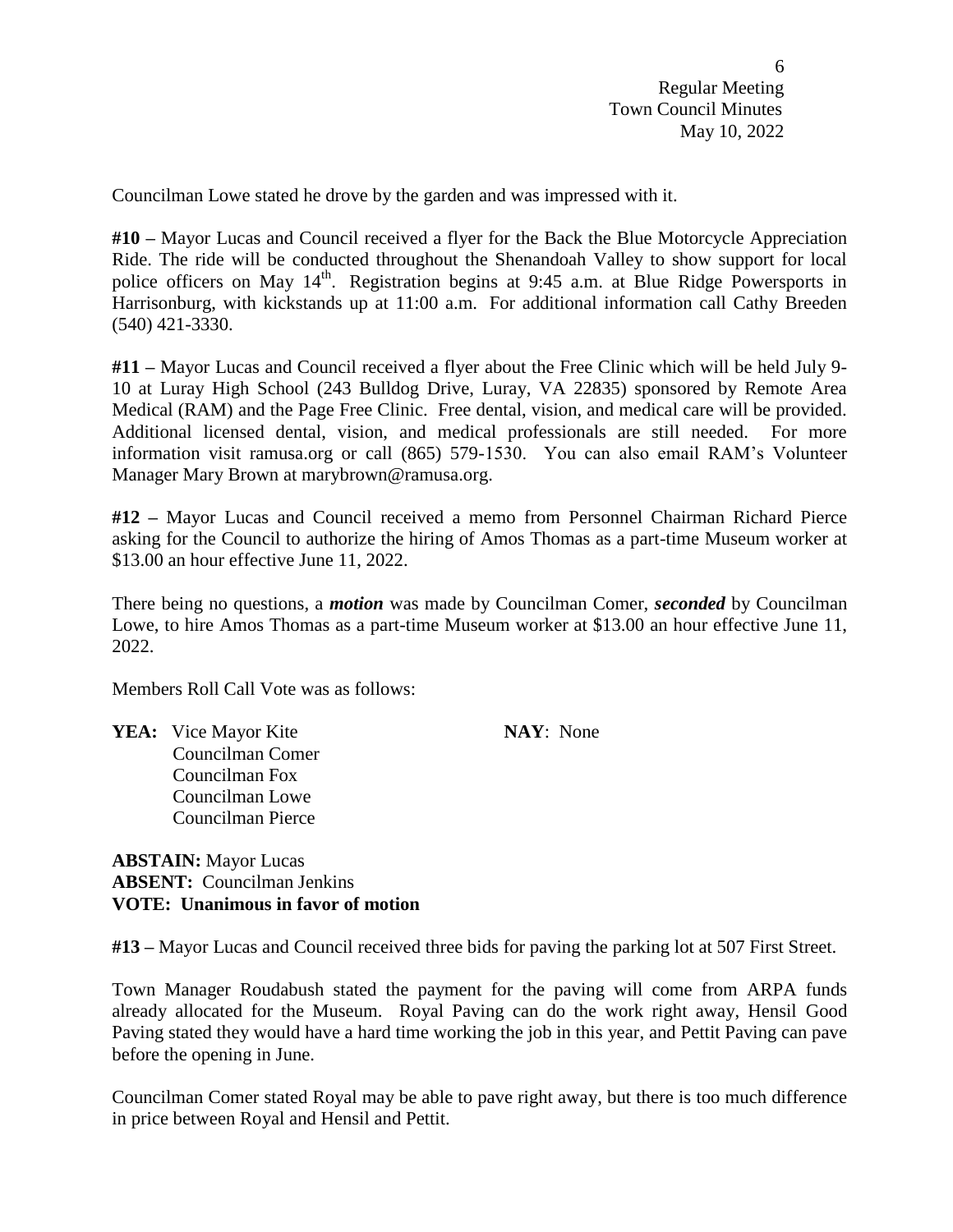Mayor Lucas stated it would be good to have the lot paved before opening.

Vice Mayor Kite stated on Pettit Paving's bid there is a mention prices are subject to increase. Vice Mayor Kite stated Pettit needs to hold his price.

Town Manager Roudabush stated he should hold the price since it will be a quick turnaround.

Councilman Pierce stated Pettit is offering 3 1/2" of asphalt compacted to 3" and that seems good.

Councilman Comer stated Royal can be given a chance to bid on other jobs.

There being no other questions, a *motion* was made by Councilman Pierce, *seconded* by Councilman Lowe, to authorize Pettit Paving to pave the parking lot at 507 First Street in the amount of \$18,025.00. Payment will be from the ARPA funds already budgeted for The Railroad Museum/Welcome Center.

Members Roll Call Vote was as follows:

**YEA:** Vice Mayor Kite **NAY**: None Councilman Comer Councilman Fox Councilman Lowe Councilman Pierce

**ABSTAIN:** Mayor Lucas **ABSENT:** Councilman Jenkins **VOTE: Unanimous in favor of motion**

**#14 –** Mayor Lucas and Council received an invitation to participate in the Stanley Homecoming Parade on July 2, 2022 at 5 pm. Also, received information on the  $55<sup>th</sup>$  Annual Stanley Homecoming being held June 29 thru July 2, 2022. For more information, and a full list of events, look at the Town of Stanley Homecoming page on Facebook: [www.facebook.com/StanleyHomecoming](http://www.facebook.com/StanleyHomecoming) or call the Town of Stanley (540) 778-3454.

Mayor Lucas stated he would be in the parade.

## **WATER & SEWER**

(Chairman Kite and Councilmen Jenkins and Lowe)

Town Manager Roudabush reported Racey Engineering hired a company to camera the sewer lines. Areas which were thought to be a problem, were not as bad as originally thought; however, there were areas which were a problem and not known to be problematic. She is waiting on the report from Racey Engineering. The company was hired for  $\overline{3}$  days but came back on a  $\overline{4}^{\text{th}}$  day, which the Town may have to pay for the extra day. If the Town has to pay for the extra day, payment can be taken from the Water/Sewer Line Replacement account. The company had a great locator tool, and found a manhole in the railyard which no one previously knew the location.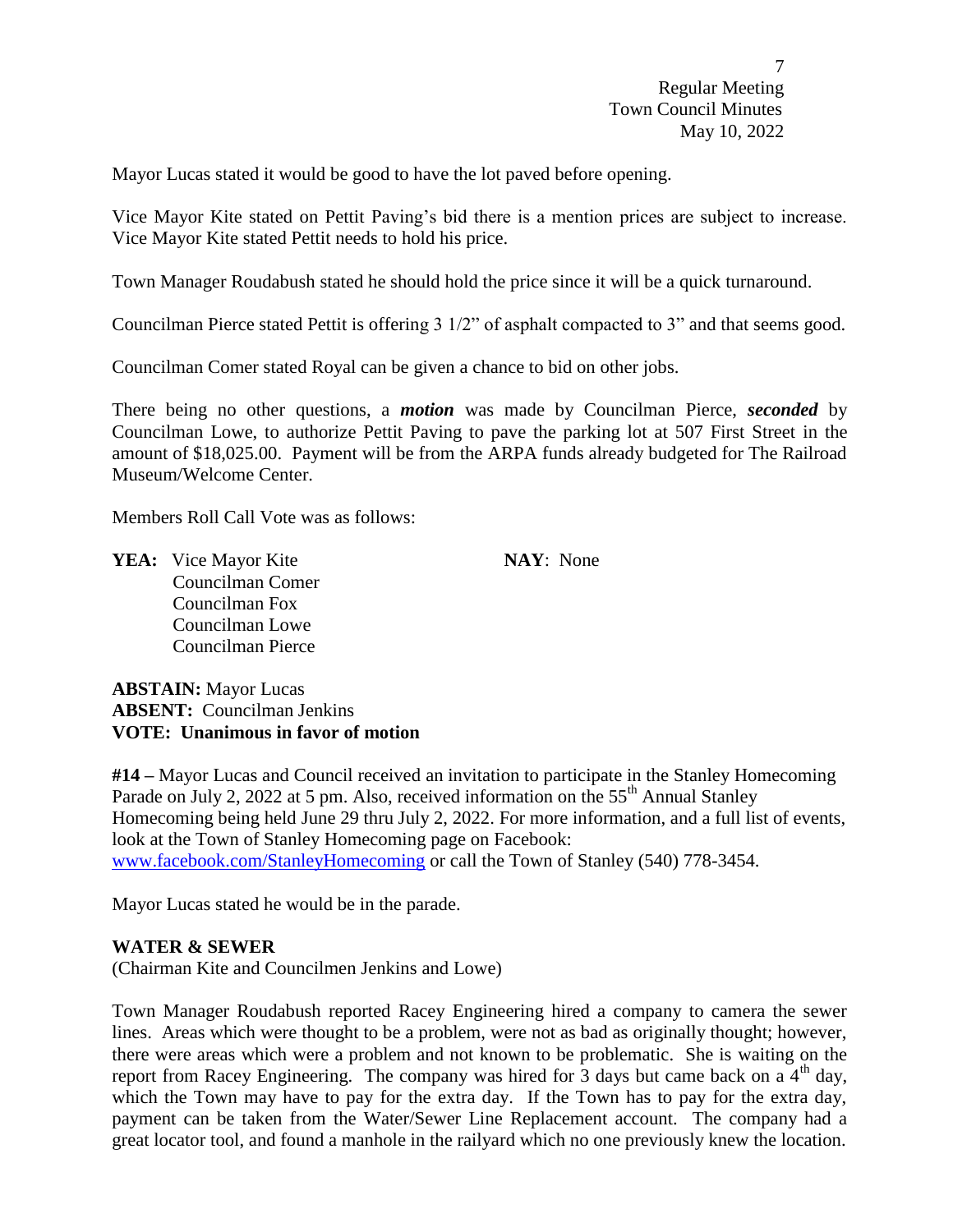Councilman Lowe asked if the leak was fixed by Rudy's Diner?

Town Manager Roudabush stated it has been fixed. The leak was 6 feet in the ground, and Public Works had to cut through the thick pavement. Public Works was appreciative of the new asphalt saw, which made the job easier. Public Works also fixed another leak on Trenton Avenue. Tomorrow Public Works will be going to fix two leaks on Pulaski Avenue.

Councilman Fox asked what was happening with the new well?

Town Manager Roudabush stated Town Attorney Blatt said there were minor adjustments the other attorneys wanted to make with the agreement and Town Attorney Blatt wanted to make sure the correct road names matched since there were 911 address changes, but the Town is close to owning the property.

## **STREETS & PUBLIC PROPERTY**

(Chairman Kite, Councilmen Comer, Fox, and Lowe)

Town Manager Roudabush stated she has 2 bids for patch work and paving Town streets, but can wait until the next Council Meeting to see if Royal Paving submits a bid.

Councilman Fox asked why Coverstone Lane was on the list for paving?

Town Manager Roudabush stated Coverstone Lane was partially paved and this would finish the rest of Coverstone Lane, which serves as a main or rear access to about 24 homes and one very busy business.

Councilman Fox stated he would rather see Junior Avenue paved over Coverstone Lane.

Town Manager Roudabush stated Junior Avenue is on the top of the list for paving needs; however, until the drainage issue gets fixed, the Town would be wasting its money on paving.

Councilman Lowe suggested asking VDOT what they would do to help design specifications with the drainage issue. Also, Councilman Lowe stated there would need to be a grate to divert the gravel/debris coming off the driveway so it would not wash back onto Junior Avenue.

Town Manager Roudabush stated the bill to fix the drainage issue would come to the Town, unless the Council wanted the Town Attorney involved to have the residents fix the issue.

Mayor Lucas agreed to ask for VDOT's advice on design specifications that they would require if this were a VDOT owned street.

Councilman Fox asked if Denver Avenue was on the patch list?

Town Manager stated it was on the list.

Councilman Lowe asked when the retaining wall work at 507 First Street would start?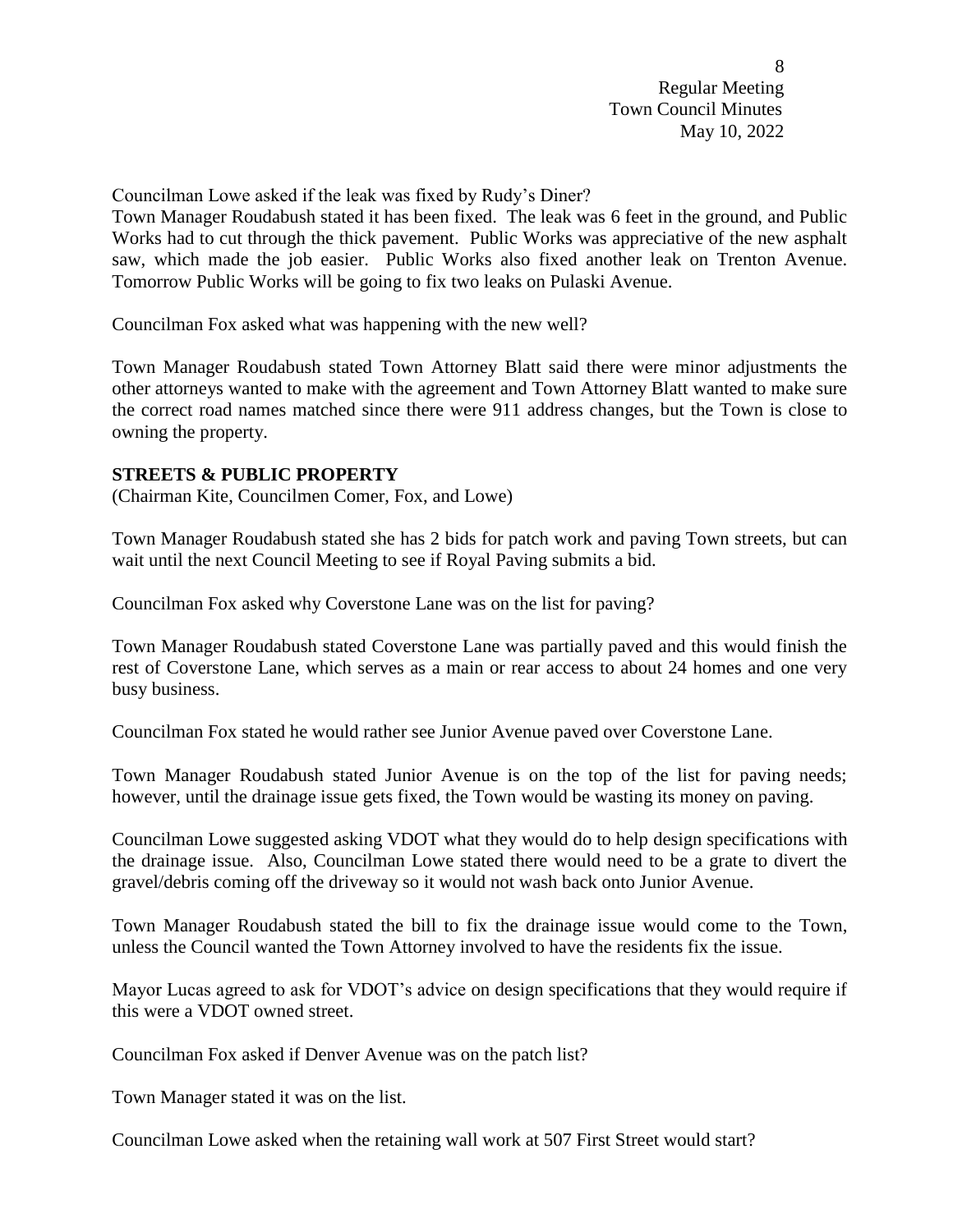Councilman Comer stated he spoke to Denny Price and it will start next week.

Councilman Fox stated cones are still on Virginia Avenue where the new sidewalk was installed. Town Manager Roudabush stated Public Works still has cones there because it needs topsoil.

Councilman Fox stated there are still cones at the intersection of Maryland Avenue and Eighth Street.

Town Manager Roudabush stated they are there to alert there is a dip in the street in that area when a leak was fixed.

Councilman Fox stated he would like to see Public Works do a better job of completing projects.

Town Manager Roudabush stated after leaks are fixed, they have to wait for the ground to settle before they can grade and seed.

## **POLICE, SAFETY, & JUDICIAL**

(Chairman Kite and Councilmen Jenkins and Comer)

There was nothing to report during this period.

#### **TAXATION & FINANCE**

(Chairman Pierce and Councilmen Fox and Kite)

Chairman Pierce stated the Council received the March 2022 Monthly Budget for review.

### **PARKS & RECREATION**

(Chairman Jenkins and Councilmen Lowe and Pierce)

Councilman Pierce stated the Veterans Park was looking rough.

Town Manager Roudabush stated it was mowed today, but it still needs weeding. She explained they are working short staffed and have some major water and sewer issues to repair, so mowing is behind.

Councilman Pierce asked when the flags will be fixed on First Street?

Town Manager Roudabush stated next week the Town of Stanley is coming with their bucket truck to put up the flags for the Memorial Festival, and can help with the flags on First Street, and place the final exterior surveillance camera up at the Museum.

Councilman Fox asked what ever happened with the Dog Park fence?

Town Manager Roudabush stated the winning bidder was given a deadline to call and has not called back.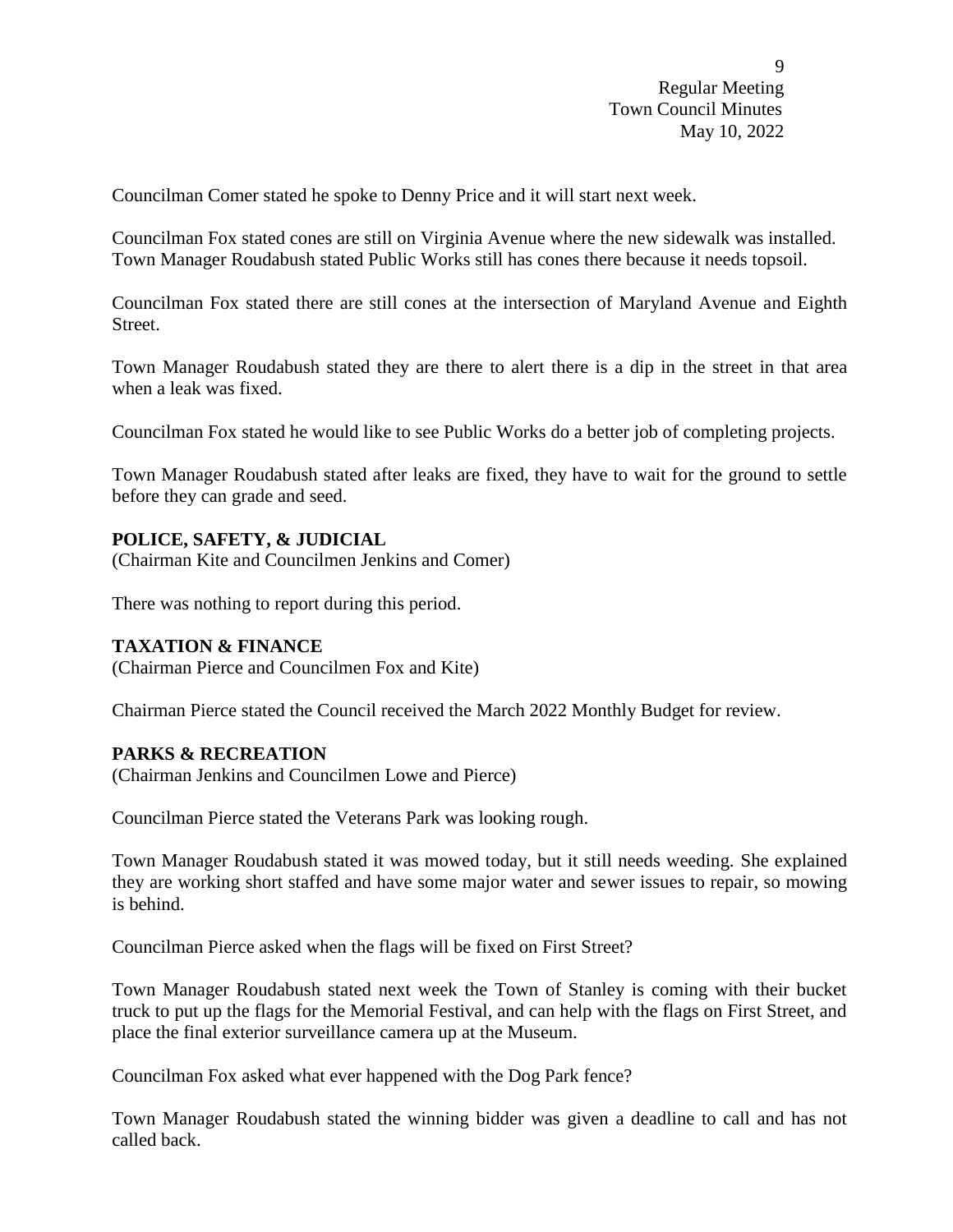Councilman Fox asked if Public Works looked at the fence at Big Gem?

Town Manager Roudabush stated they have looked at it and the bank is eroding causing the fence to lean. Public Works has talked to Parks and Recreation Chairman Charles Jenkins to see what to do and what should be planted to keep the bank erosion at bay.

Councilman Lowe stated the fence could be moved back 2 or 3 feet.

Town Manager Roudabush stated the fence post is likely rotted, and new fencing would be needed.

Councilman Pierce stated he would like to ask for more bids for the Dog Park fence.

Councilman Fox said he would rather fix fence at Big Gem first.

# **INDUSTRIAL, ECONOMIC DEVELOPMENT & PROCUREMENT**

(Chairman Jenkins and Councilmen Lowe and Pierce)

Councilman Comer asked when a business in Town was supposed to move out?

Town Manager Roudabush stated it was supposed to be last week, but Holtzman is working on the situation.

## **COMMUNITY SERVICE**

(Chairman Kite and Councilmen Jenkins and Pierce)

Chairman Kite pointed out a resident who needs a letter sent to them about junk/debris outside their home.

#### **PERSONNEL**

(Chairman Pierce and Councilmen Jenkins and Comer)

Chairman Pierce stated Juneteenth is now a State and Federal holiday, Page County and Luray observe the holiday. Chairman Pierce asked the Council if they would authorize a paid holiday for Town employees in honor of Juneteenth.

A *motion* was made by Councilman Pierce, *seconded* by Councilman Lowe, to authorize Juneteenth as a paid holiday for Town employees.

Members Vote was as follows:

**YEA:** Vice Mayor Kite **NAY**: None Councilman Comer Councilman Fox Councilman Lowe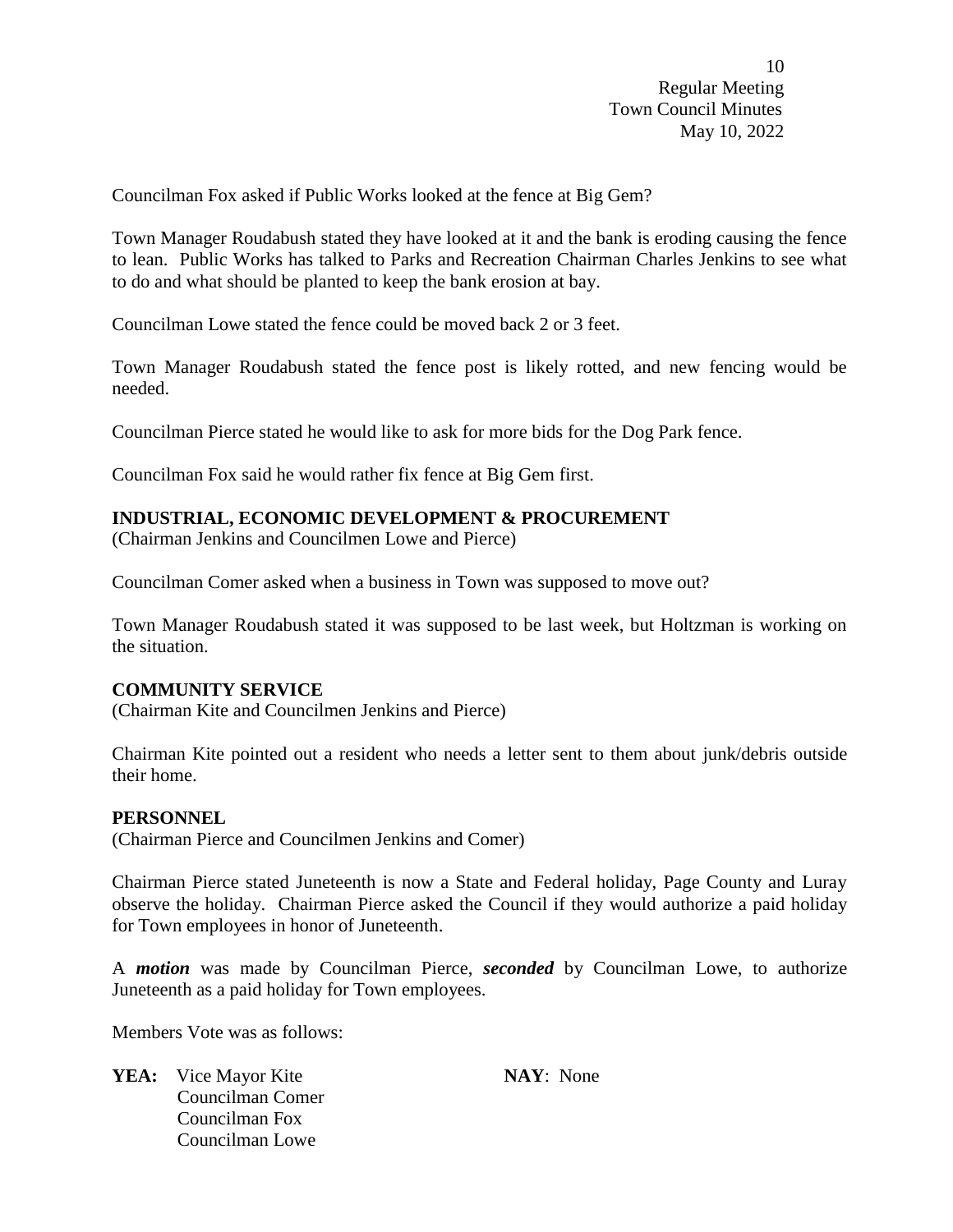Councilman Pierce

**ABSTAIN**: Mayor Lucas **ABSENT**: Councilmen Jenkins **VOTE: Unanimous in favor of motion**

#### **UNFINISHED BUSINESS**

There was nothing to report during this period.

#### **NEW BUSINESS**

There was nothing to report during this period.

#### **TOWN MANAGER'S REPORT**

There was nothing to report during this period.

#### **MAYOR'S REPORT**

There was nothing to report during this period.

#### **FOR THE GOOD OF THE TOWN**

There was nothing to report during this period.

#### **ADJOURN**

There being no further discussion, a *motion* was made by Vice Mayor Kite, *seconded* by Councilman Lowe to adjourn the meeting at 8:09 p.m.

Members Vote was as follows:

**YEA:** Vice Mayor Kite **NAY**: None Councilman Comer Councilman Fox Councilman Lowe Councilman Pierce

**ABSTAIN:** Mayor Lucas **ABSENT:** Councilman Jenkins **VOTE: Unanimous in favor of motion**

APPROVED: ATTESTED: